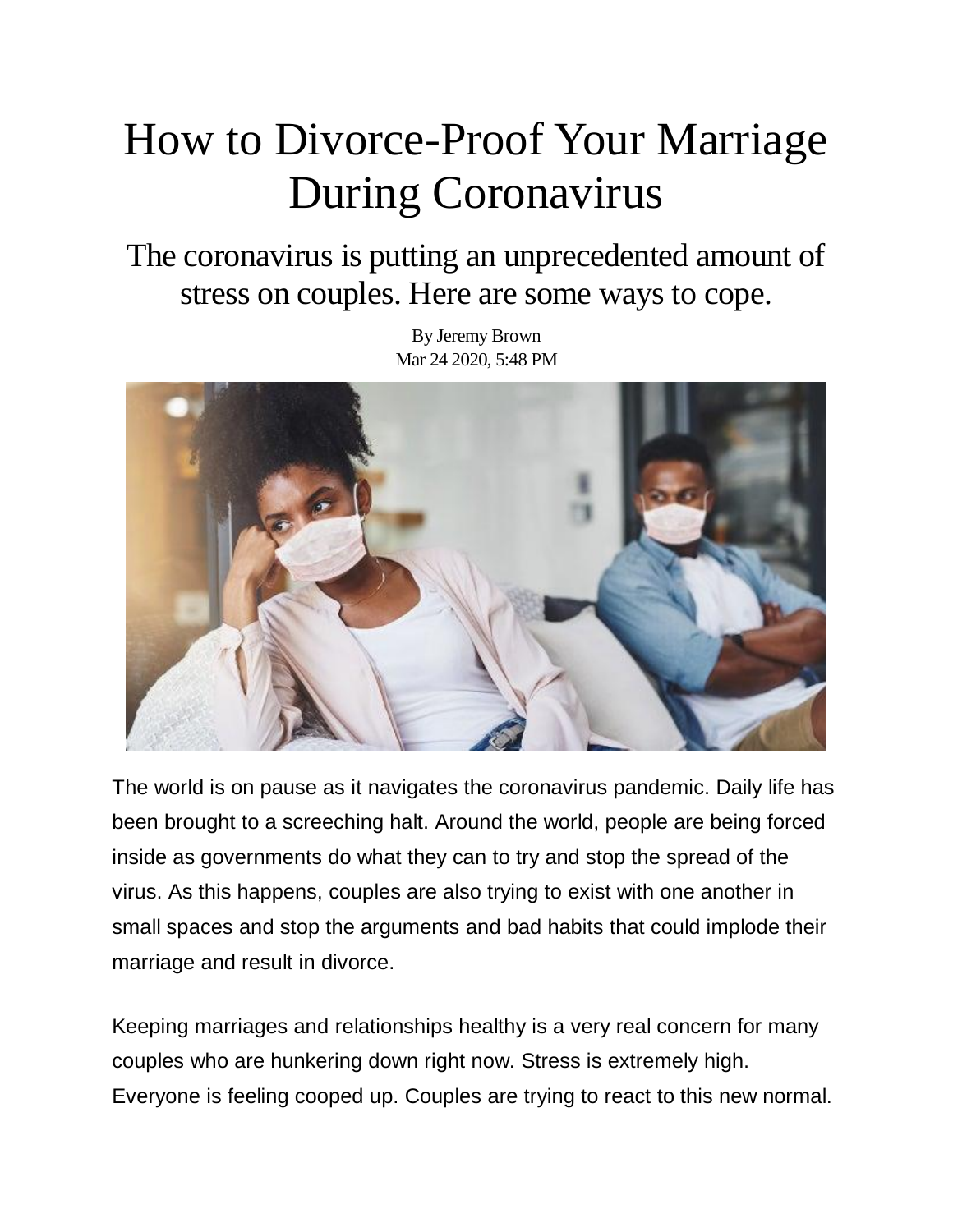Volatility is high in the stock market but there's even more so for many at the home front. In fact. looking at the situation, most experts agree that a post-COVID-19 world will see a spike in two things: [babies](https://www.fatherly.com/news/coronavirus-covid-19-baby-boom-cabin-fever/) and [divorce rates.](https://www.fatherly.com/love-money/relationships/what-is-divorce-rate-america/)

Stuck at home with nothing to do and nowhere to go, couples will find that the extra time together will either draw them closer together, or bring into sharp relief all of the reasons they enjoy being apart. As an example of the latter, one only needs to look at the place where the coronavirus first hit. In China, which is only just now beginning to come out from under the coronavirus nightmare, more than 300 couples have filed for divorce since February, with some divorce lawyers reporting waiting lists of up to three weeks.

Reporting in the *[Global Times](https://www.globaltimes.cn/content/1181829.shtml)*, a divorce registration official surnamed Wang commented on the situation, saying, "As a result of the epidemic, many couples have been bound with each other at home for over a month, which evoked the underlying conflicts, adding that the office had been closed for a month, therefore the office has seen an acutely increasing divorce appointment."

It's not hard to see why couples springing out of isolation and might want to get as far away from each other as possible. Experts say that, when left with nowhere to go, couples lose the ability to run from the issues that may be plaguing their relationships. Unable to avoid these problems, they run headlong into them instead, and the results are pretty much what you'd expect.

"In these challenging times of staying at home together and being 'stuck' with your family, you are most likely left without all the backdoors through which you usually leave the unpleasant situations," says couples counselor and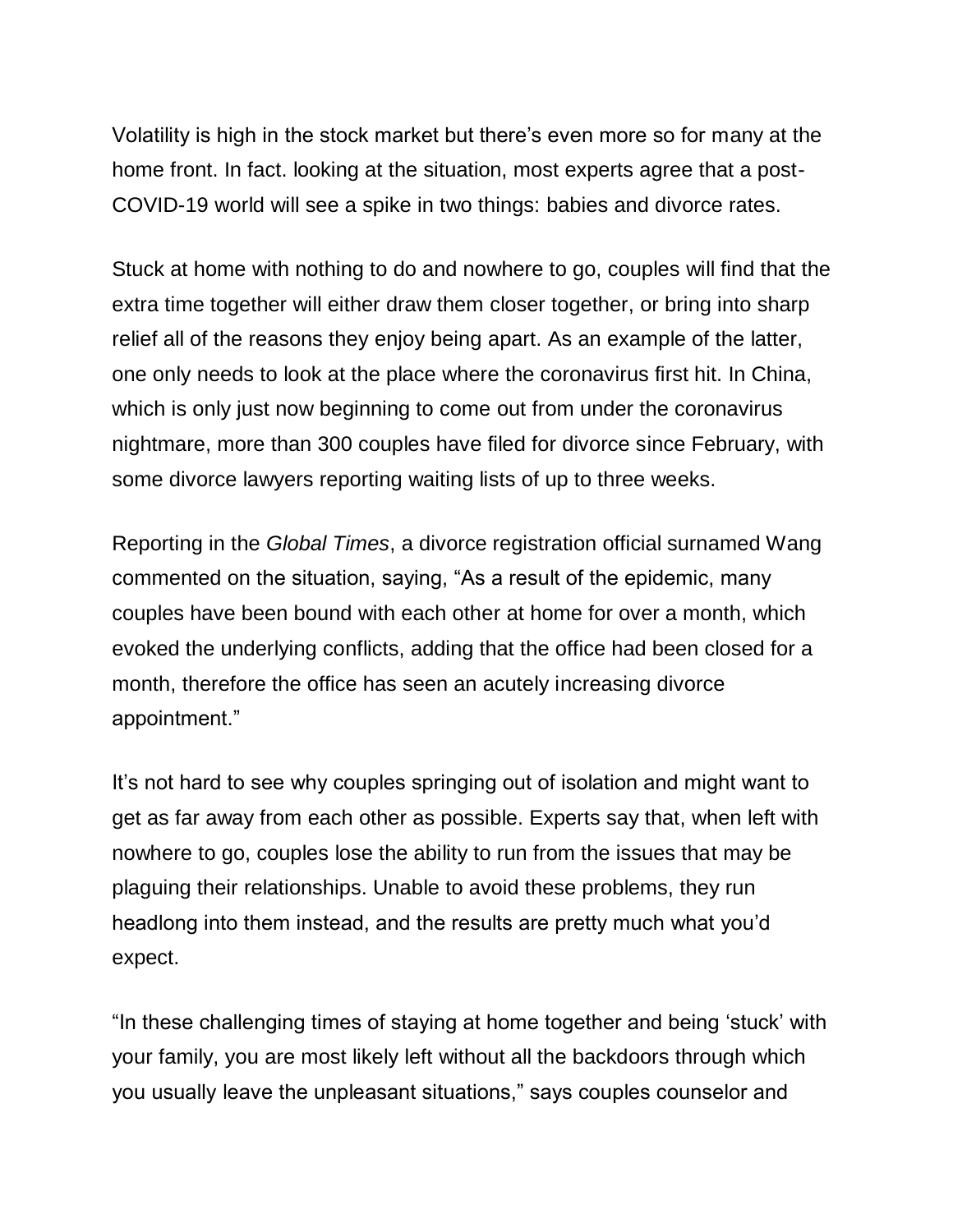relationship expert Katherine Bihlmeier. "In my perspective, this is a great possibility to see what is really working for you in your life, and what life you'd like to live. How are you behaving in challenging situations with your partner? What patterns are showing up and causing reactions and resistance in you?"

All you need to do is turn on your TV to know that, like it or not, this period of staying at home isn't going to be going away any time soon. We all need to figure it out together. Empathy and understanding will go far. So will creating new rules to help you and your partner deal with the coming weeks. Here, then, are twelve tips that can help couples cope.

# **Understand That Everyone Needs Time to Realign**

Life as know it has changed for the time being. As [Louis Laves-Webb,](https://www.louislaves-webb.com/) LCSW, LPC-S, an Austin-based psychotherapist, puts it, many among us have changed from a 'thriving' experience to a 'surviving' experience seemingly overnight. This isn't easy and requires some readjustment time. To that regard, empathy is necessary. So is patience. "This difference in mindset can create a unique tension and demand a focus on psychological survival," he says. "The skill set that survival demands is different than what is required to thrive and can include: greater flexibility, presence of mind, a sense of urgency, and functionality over process." His advice: "Be courageous and understand that this can be a necessary realignment during this unique time." In other words, everyone needs time to readjust. So be as understanding as you. can.

# **Let Structure Guide You**

After events of this past week, everyone's schedule is now basically a pile of still-smoking ash on the floor. Now's the time to [create new structures.](https://www.fatherly.com/love-money/relationships/time-management-tips-parents-working-from-home/) "It is critical that a new routine be established that allows each member of the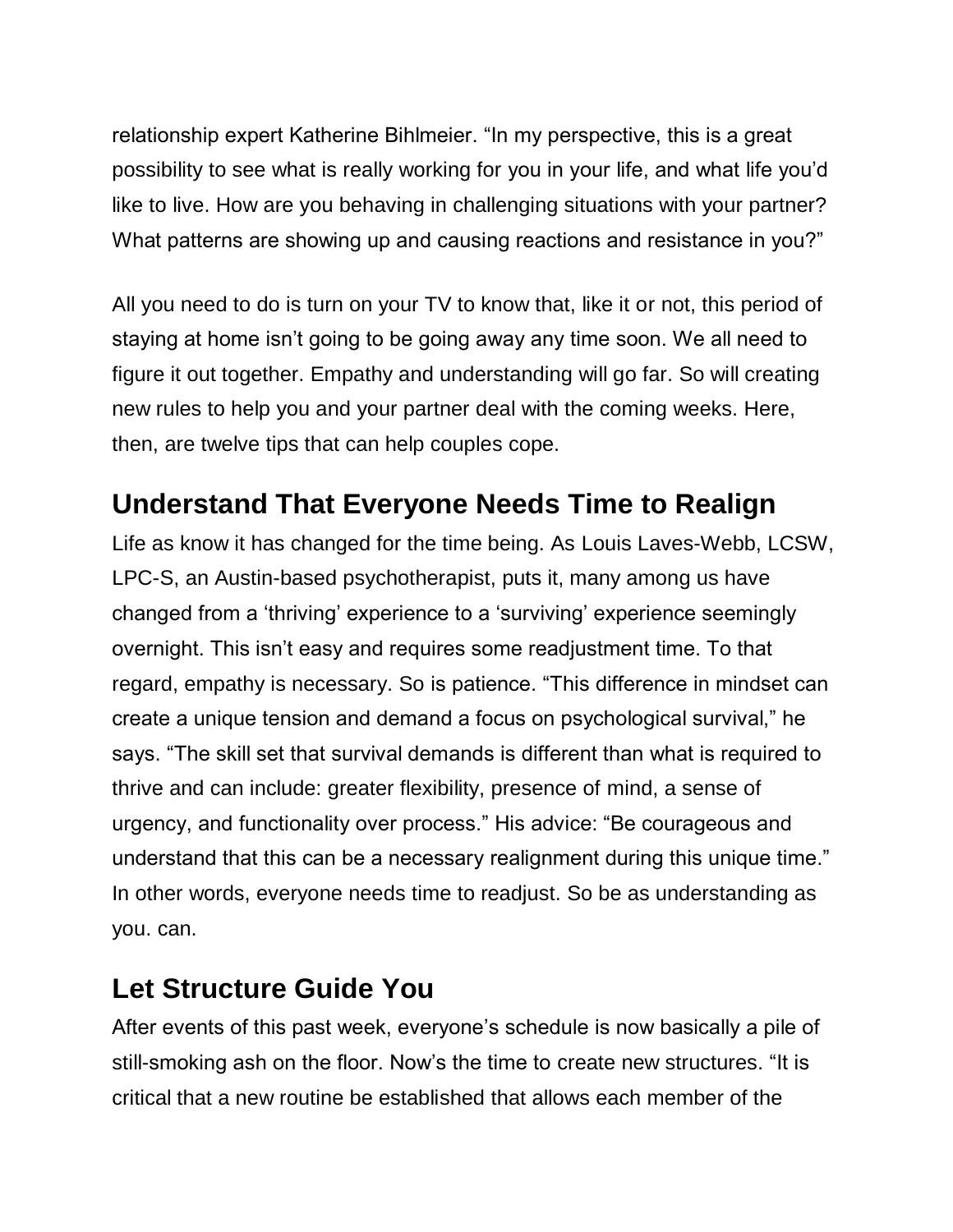family to satisfy some of their needs to be met in regards to personal space, virtual work, virtual communications with friends and family, groceries and meal times, exercise routines, and rest/relaxation," says therapist [Robert A.](https://www.grigorecounselling.com/)  [Grigore.](https://www.grigorecounselling.com/)

So sit down and hash it out. That means all the specifics. Are you working from home? Okay. Where are you working? How are you taking conference calls so that the chatter doesn't drive your family insane? What time are you getting up? Who's watching the kids and when? What time are meals? Who's going shopping? What are we doing to relax tonight? When are you taking 20 minutes to yourself? When is your partner? Who's walking the dog when? Plan it out. Plan it out again. Then plan it out some more.

This will take time and nightly meetings. But without a structure or routine, you both run the risk of slipping into bad habits and irritating each other. "All humans operate better when they know what to expect," says psychotherapist [Eliza Kingsford.](https://www.elizakingsford.com/) "It's important to give everyone an idea of what to expect from the day."

# **Set Boundaries**

Most couples are now forced to occupy the same living space, however large or small that may be. There is no way around that. But that doesn't mean that you have to be on top of each other all the time. Do what you can to draw lines of demarcation. Designate a work space for one another. Give yourselves the spaces you need to be productive and active without crowding them.

Importantly, you must make sure those boundaries also apply to when you're giving your attention to your work and when it's time for family. Let your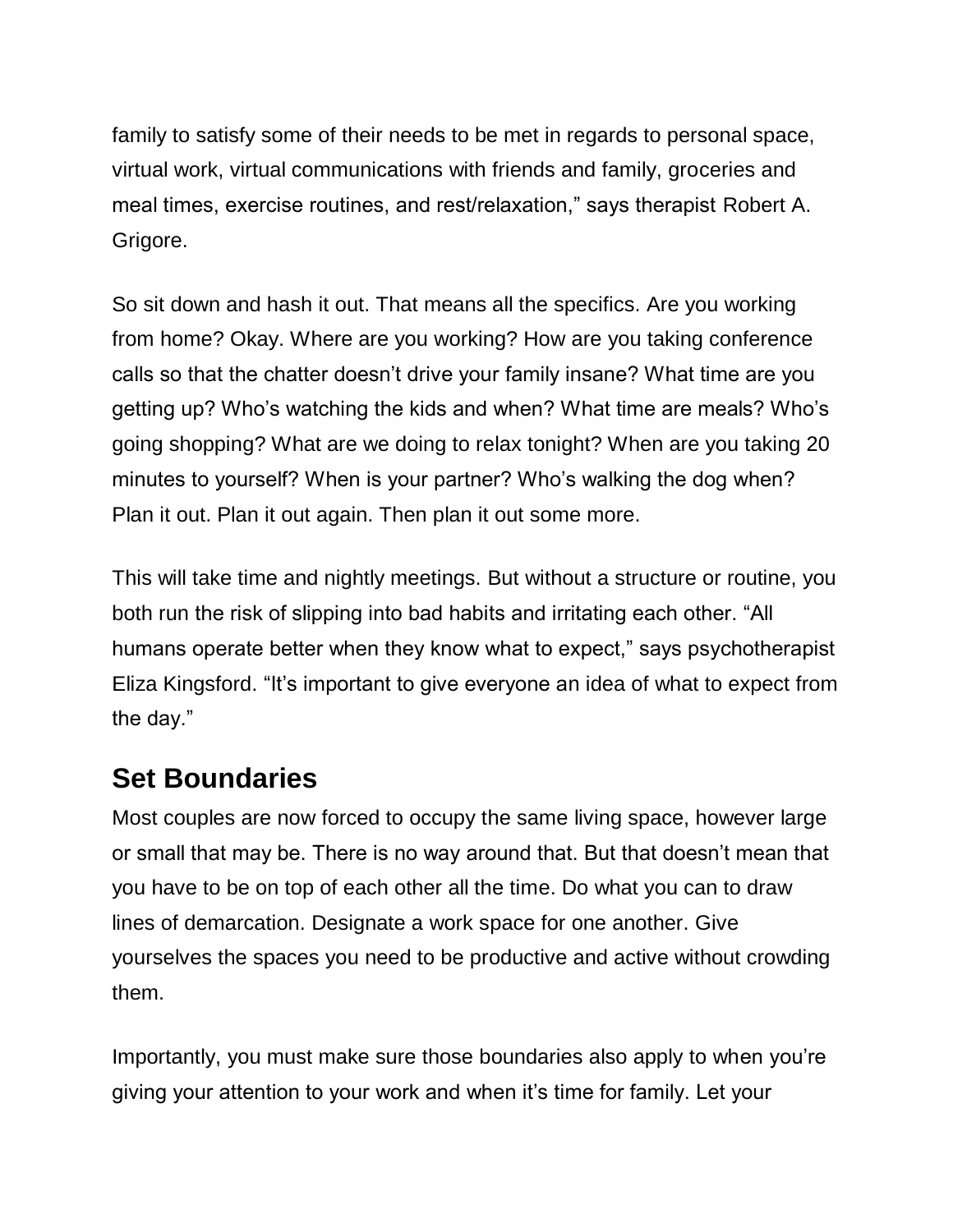spouse know that he or she is still a priority by putting the phone down and closing the laptop when work is through. "When you work from home, it's easy to answer emails first thing in the morning and late into the evening," says Kingsford. "For some, this is fine as it creates flexibility throughout the day at other times. But be aware that it doesn't start to consume your days." Frustrations will occur. Take note and make changes as necessary.

# **Be Honest About Alone Time**

We all [need time to ourselves](https://www.fatherly.com/love-money/relationships/how-to-have-a-life-outside-parenting/) to destress or just zone out for 20 minutes. The need is even more so, what with no more commuting, gym-time, bar-time, barre-time, sports-time, or whatever-time. "Simply put, we are not used to being confined to our homes," says. Laves-Webb. "This dynamic can be taxing even under the best circumstances. Take time to go outside, go to another room or shut your door for a period of time in order to reset, create mental recalibration, and to have a pressure release valve for everyone involved."

In busy households, this need can only be made clear through proper communication. Couples need to sit down and discuss this. *What time do you need? When can we set that time in the schedule?* It's also crucial to be understanding of your partner's need for the same. Therapist [Ben Hoogland,](https://www.psychologytoday.com/us/therapists/ben-hoogland-eden-prairie-mn/186019) MS, LFT says it's important for couples to not be passive or resentful towards someone asking for alone time. So schedule that alone time. And if your partner is being reluctant, offer to take the kids or set up something for them that forces them to take some moments alone. Everyone needs it.

# **Set Expectations About How to Fight**

Uncertainty is everywhere. Tensions are high. So, don't fool yourselves: fights will happen. It might sound a bit weird, but one thing we can all do is come up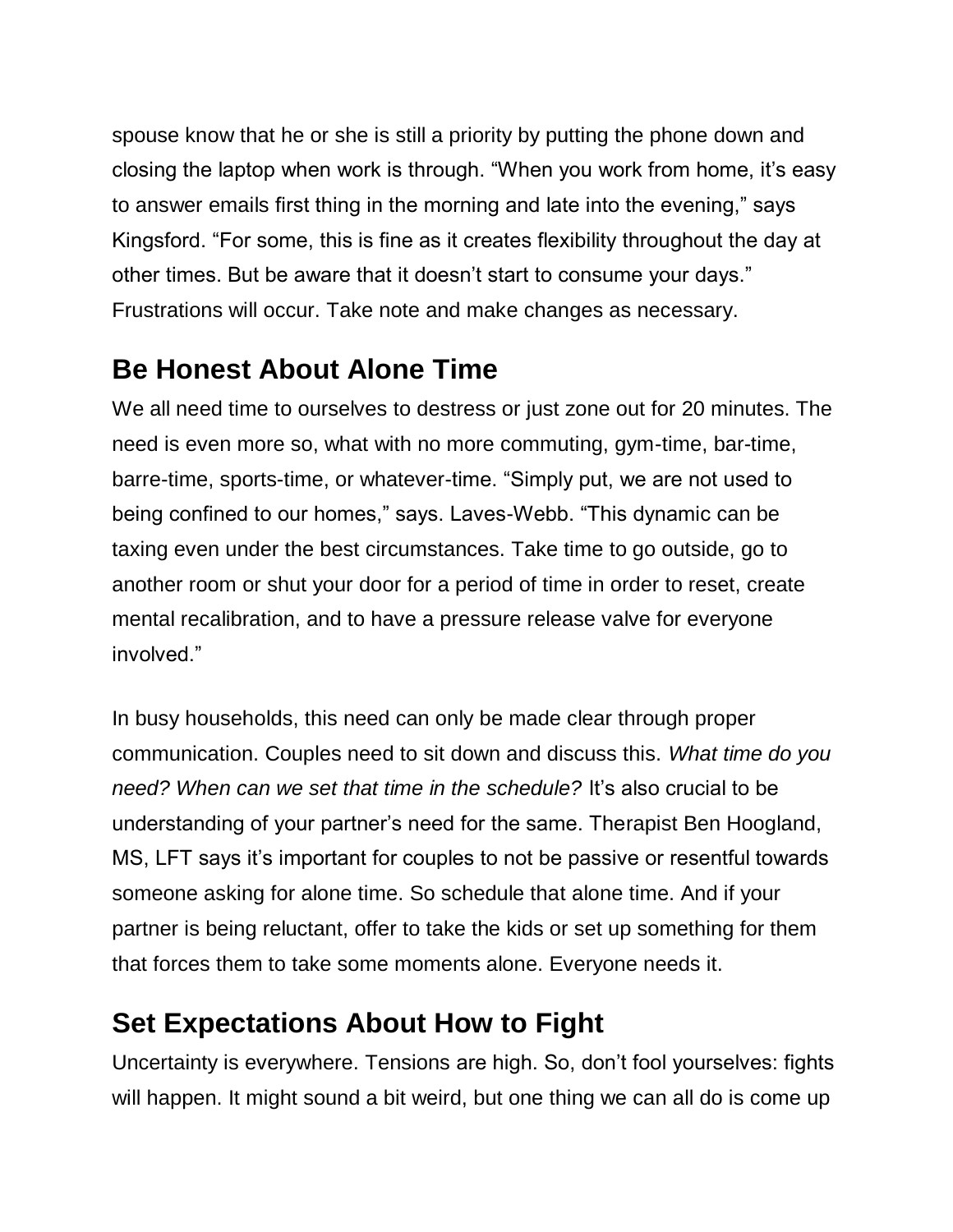with some [ground rules about how to fight.](https://www.fatherly.com/love-money/the-6-most-common-mistakes-couples-make-when-fighting-and-how-to-fix-them/) "It can be extremely helpful to come up with expectations as to how to handle disagreements and tensions that will escalate into arguments," says Grigore. "I recommend agreeing that any family member can pause a disagreement in order to return to it at a later time. This increases the felt-sense of security and control for the family unit." A few more solid ground rules: Be as specific as possible when [criticizing](https://www.fatherly.com/love-money/behaviors-that-breed-contempt-in-marriage/) their behavior (and refrain from criticizing your partner as a person); don't get defensive (instead, trust that your partner means well); try not to stonewall or [invalidate](https://www.fatherly.com/love-money/harmless-phrase-all-husbands-need-to-stop-saying/) your partner's feelings (instead prioritize making one another feel heard); and don't bring up huge issues in the moment (instead, plan time for big talks).

#### **Give One Another the Benefit of the Doubt**

Times are tough. Stress is high. Shit will hit the fan. A good rule of thumb: When you're communicating with your partner, give them the benefit of the doubt. "You're both dealing with increased stress and unpredictability, so it's likely that your partner isn't actually trying to annoy you or act selfishly they're probably genuinely overwhelmed and not thinking as clearly as usual," says [Jessie Bohnenkamp,](https://www.plumcounseling.com/) a licensed professional counselor based in Virginia. "If you need to bring up an issue, focus on the specific behavior that's bothering you rather than criticizing your partner's character or personality."

Here's an example. Instead of saying something like *You always expect me to clean up after you and it's totally selfish.* Try, *It would be really helpful if you could clean up after your breakfast before you start working.* "Remember that you're on the same team — especially when you're both stuck at home," says Bohnenekamp. "So pause to consider your partner's point of view before jumping to negative conclusions."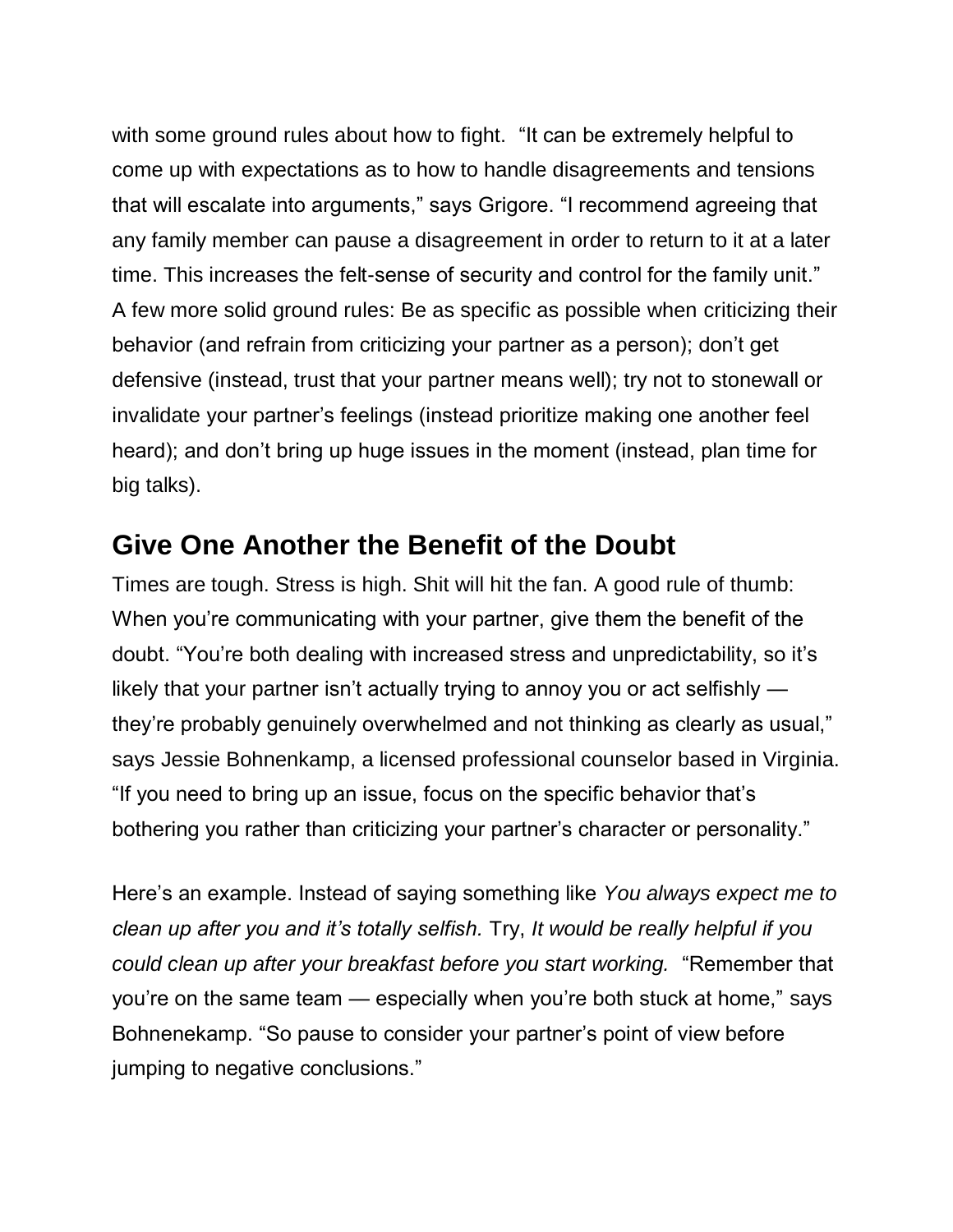# **Get Creative With Date Nights**

[Date nights](https://www.fatherly.com/love-money/sex/sex-life-quickies-date-nights-millionaire-matchmaker/) provide parents with essential time to connect. Even though you can't go to theaters, bars, pool halls, or concerts, date night still needs to happen. It's just a matter of getting creative. "Just because you can't go out doesn't mean you can't create a unique experience," says Hoogland. "Support your local restaurants and order take out, have a picnic outside or inside, trade massages, and/or rent a movie." Now that theaters are closed, big production companies are pushing new movies out on demand. Act like Tom and Rita Hanks and play a bazillion rounds of gin rummy. There are plenty of things to do.

# **Set Aside Time to Vent to One Another**

During hectic times, we often forget to touch base with one another. This needs to be avoided at all costs. So be mindful and set aside a specific time at the end of day to talk about what's happening. Bohnenkamp says that during this each partner gets ten or 15 minutes to talk about whatever's on their mind — work stress, worry about their parents' health, the state of the world, money concerns. The other person simply listens, validates, and supports ("No problem solving unless specifically asked for!," reminds Bohnenkamp.) Then, it's the other person's turn and roles are reversed. "This time to come together and support each other is a wonderful way to stay on the same page, reduce each other's stress, and stay connected and strong during this stressful time," she says.

# **Take Time for Self Care**

A lot of emotion will run over the coming weeks. One minute you might feel fairly resigned to circumstances as they are; the next minute, you might feel highly anxious about an older loved one, your own family's health, your job, the stock market. This is natural. But it's also up to you to practice emotional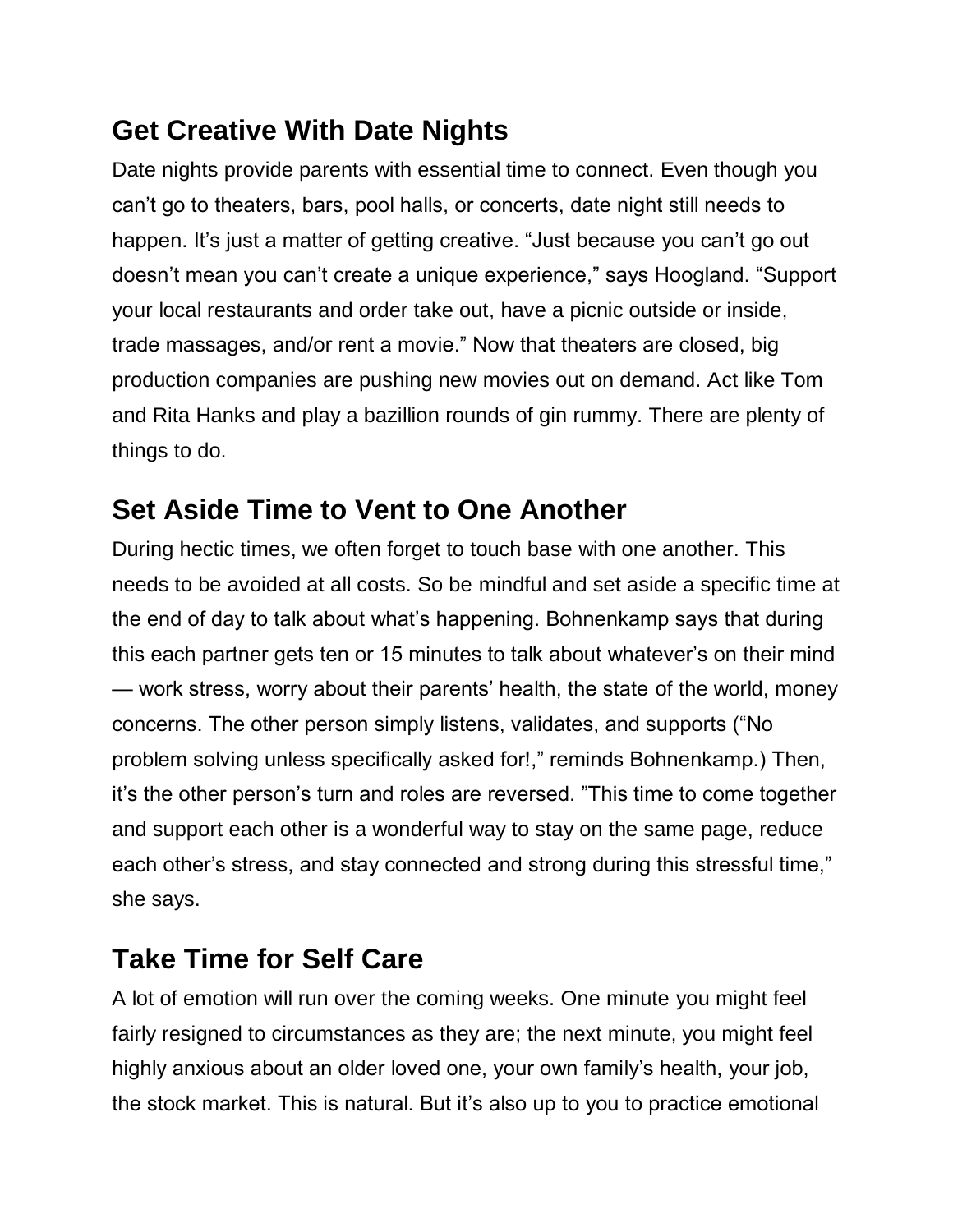regulation to maintain calm at home. Yoga. Meditation. Deep breathing. Talking to a virtual therapist. "Taking the time to find your own center will not only help you function as well as you can during these challenging times but will also help you bring your best self forward with your family," says Jill Spivack, LCSW, co-founder of the Owlet Dream Lab. "Bonus: Your own selfregulation will have a ripple effect on your partner and kids, too."

# **Practice Gratitude**

Take some time together to share things for which you're thankful. Write them down together or share them over text throughout the day. "The more you practice gratitude, the less you practice fear," says Kingsford. Her recommendation: Each day write down at least 10 things you are grateful for. This will train your brain to pick out things to be grateful for." Is this a bit cheesy? Sure. But sometimes that's what we all need.

#### **Make Time for Other People**

Socializing with others can help you and your partner vent, gain perspective, or just forget about the day-to-day for a while. Even while social distancing, we all need to find ways to connect with people outside of marriage. Be proactive. If you belong to a group or club, see if they can hang out over Zoom or another video conferencing service. If you want to connect with family members or friends one-on-one, set up a daily Facetime call. Making time for interests and connections outside of the marriage can ensure that everything stays level inside the marriage. "Community and connection are paramount to protecting your mental health," says Kingsford. "Humans are social creatures and it's important that we protect ourselves from emotional isolation as we are physically isolated."

# **Remind Yourselves That These Are Crazy Times**